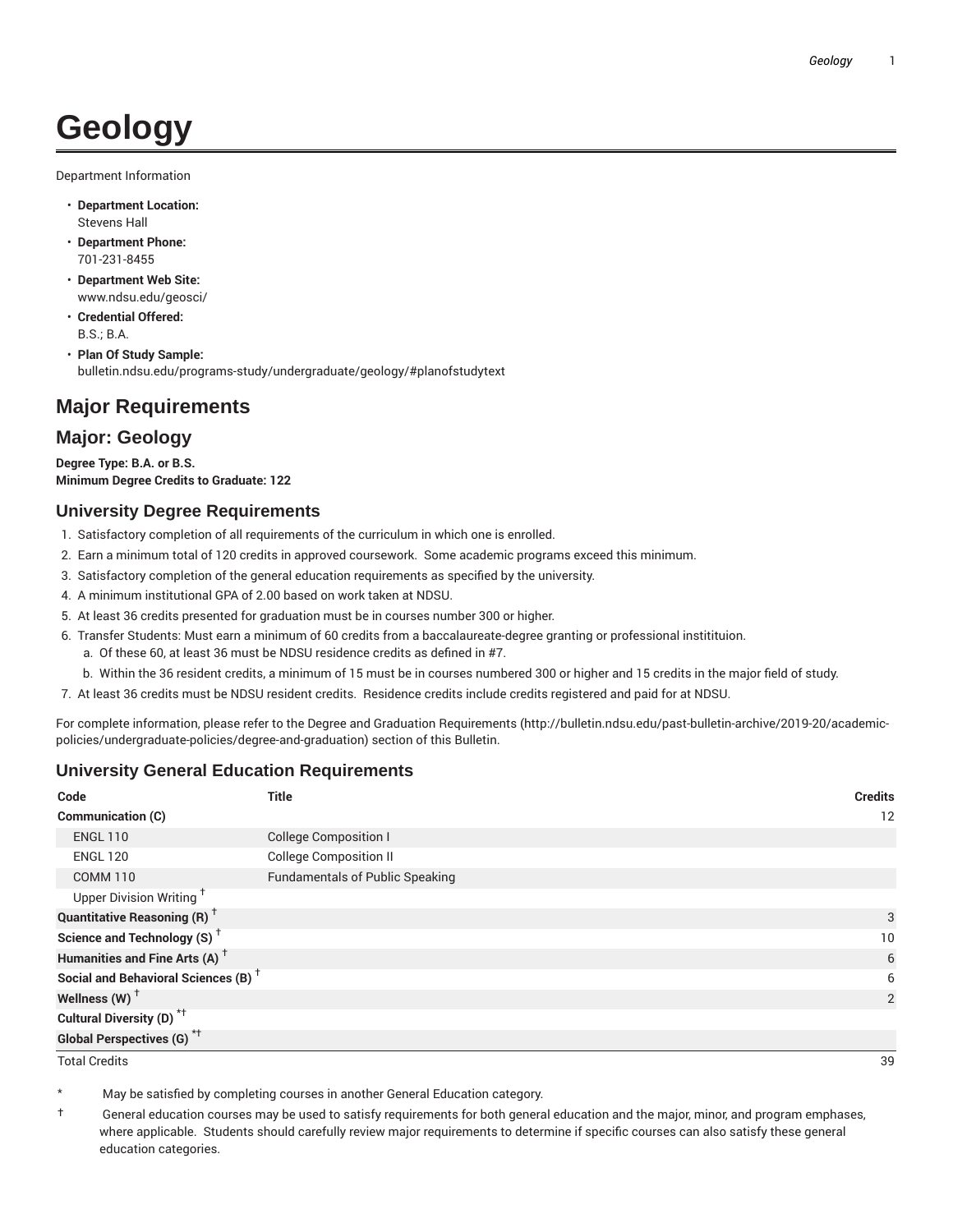• A list of university approved general education courses and administrative policies are available here (http://bulletin.ndsu.edu/past-bulletinarchive/2019-20/academic-policies/undergraduate-policies/general-education/#genedcoursestext).

#### **College Requirements**

| Code                                                                                                                                                             | Title                                                                                      | <b>Credits</b> |
|------------------------------------------------------------------------------------------------------------------------------------------------------------------|--------------------------------------------------------------------------------------------|----------------|
| Bachelor of Arts (BA) Degree - An additional 12 credits Humanities and Social Sciences and proficiency at the second year level in a modern<br>foreign language. |                                                                                            |                |
|                                                                                                                                                                  | Bachelor of Science (BS) Degree - An additional 6 credits in Humanities or Social Sciences |                |

\* Humanities and Social Sciences may be fulfilled by any course having the following prefix: ADHM, ANTH, ARCH, ART, CJ, CLAS, COMM, ECON, ENGL, FREN, GEOG, GERM, HDFS, HIST, LA, LANG, MUSC, PHIL, POLS, PSYC, RELS, SOC, SPAN, THEA, WGS, or any course from the approved list of general education courses in humanities and social sciences (general education categories A and B). These credits must come from outside the department of the student's major.

#### **Major Requirements**

| Code                                              | <b>Title</b>                                                                                   | <b>Credits</b> |
|---------------------------------------------------|------------------------------------------------------------------------------------------------|----------------|
| <b>Geology Core Requirements</b>                  |                                                                                                |                |
|                                                   | Students must have at least a 2.0 cumulative GPA in the geology core requirements.             |                |
| <b>GEOG 455</b>                                   | Introduction to Geographic Information Systems                                                 | 4              |
| <b>GEOL 105</b><br>& 105L                         | <b>Physical Geology</b><br>and Physical Geology Lab (May satisfy general education category S) | $\overline{4}$ |
| <b>GEOL 106</b><br>& 106L                         | The Earth Through Time<br>and The Earth Through Time Lab                                       | 4              |
| Select one of the following:                      |                                                                                                | $\overline{2}$ |
| <b>GEOL 301</b>                                   | Lake Superior Field Course                                                                     |                |
| <b>GEOL 302</b>                                   | <b>Black Hills Field Course</b>                                                                |                |
| <b>GEOL 496</b>                                   |                                                                                                |                |
| <b>GEOL 350</b><br>& GEOL 303                     | Invertebrate Paleontology<br>and Paleontology Field Course                                     | 4              |
| <b>GEOL 410</b>                                   | Sedimentology/Stratigraphy                                                                     | 4              |
| <b>GEOL 412</b>                                   | Geomorphology                                                                                  | 3              |
| <b>GEOL 420</b><br>& GEOL 421                     | Mineralogy<br>and Mineralogy Laboratory                                                        | 4              |
| <b>GEOL 422</b>                                   | Petrology                                                                                      | 3              |
| <b>GEOL 423</b>                                   | Petrography                                                                                    | 1              |
| <b>GEOL 450</b>                                   | <b>Field Geology</b>                                                                           | 3              |
| <b>GEOL 457</b>                                   | <b>Structural Geology</b>                                                                      | 4              |
| <b>GEOL 491</b>                                   | Seminar (Junior Year)                                                                          | $\mathbbm{1}$  |
| <b>GEOL 491</b>                                   | Seminar (Senior Year)                                                                          | 1              |
| <b>SOIL 444</b>                                   | Soil Genesis and Survey                                                                        | 3              |
| <b>Related Required Courses</b>                   |                                                                                                |                |
| Select one of the following chemistry sequences : |                                                                                                | 8              |
| Sequence A:                                       |                                                                                                |                |
| <b>CHEM 121</b><br>& 121L                         | General Chemistry I<br>and General Chemistry I Laboratory                                      |                |
| <b>CHEM 122</b><br>& 122L                         | <b>General Chemistry II</b><br>and General Chemistry II Laboratory                             |                |
| Sequence B:                                       |                                                                                                |                |
| <b>CHEM 150</b>                                   | Principles of Chemistry I                                                                      |                |
| & CHEM 160                                        | and Principles of Chemistry Laboratory I                                                       |                |
| <b>CHEM 151</b>                                   | Principles of Chemistry II                                                                     |                |
| & CHEM 161                                        | and Principles of Chemistry Laboratory II                                                      |                |
| <b>ENGL 324</b>                                   | Writing in the Sciences                                                                        | 3              |
| <b>MATH 165</b>                                   | Calculus I (May satisfy general education category S)                                          | 4              |
| <b>MATH 166</b>                                   | Calculus II                                                                                    | 4              |